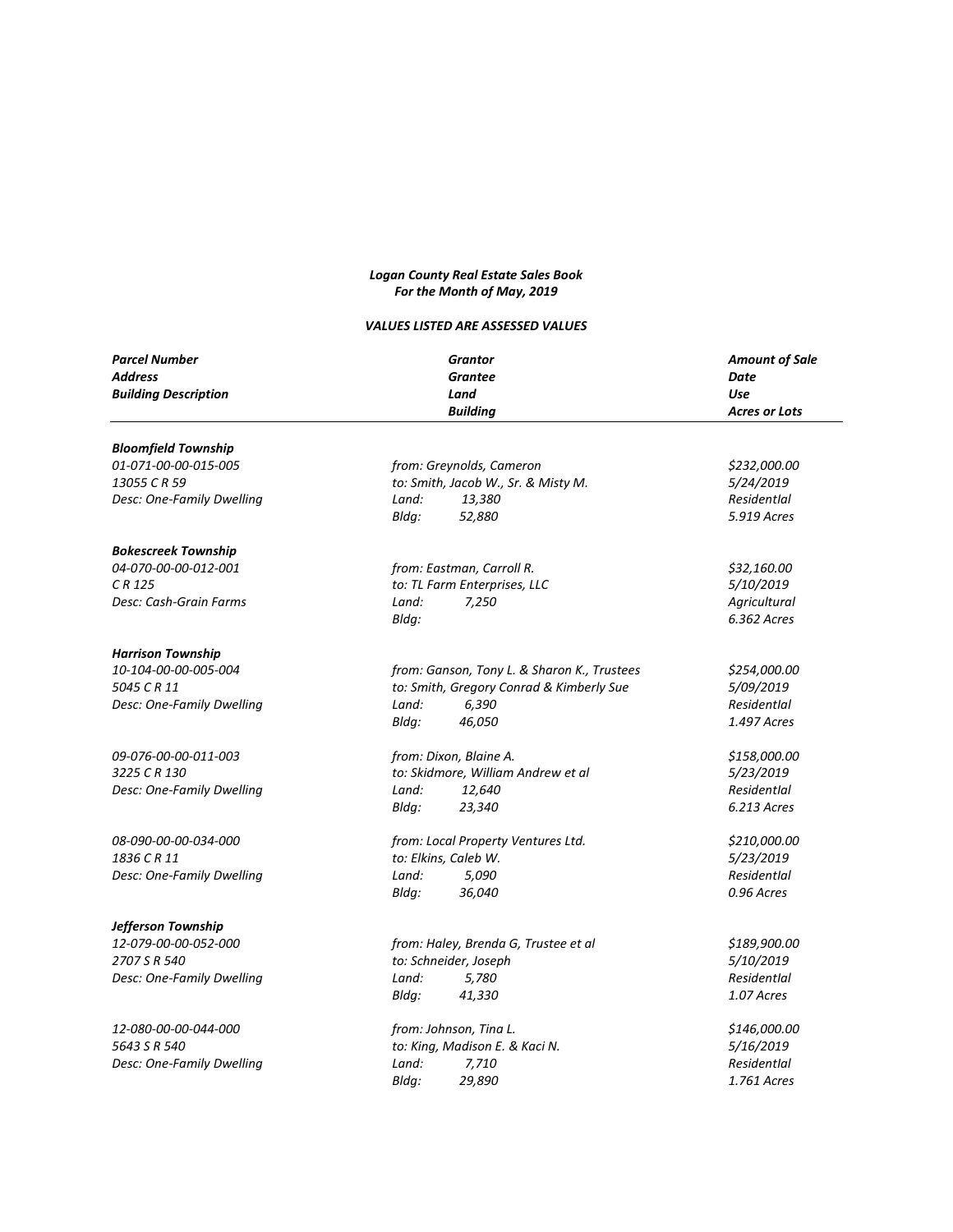*12-094-17-08-010-000 from: Teeters, Richard A. & Ann M. \$16,000.00 Squaw Rock Trl to: White, Shelby 5/20/2019 Desc: Other Residential Structure Land: 1,190 ResidentIal Bldg: 2,800 Lot 292 12-108-00-00-009-000 from: Edwards, David W. \$30,000.00 C R 55 to: King, Kenneth Wade 5/21/2019 Desc: Vacant Land Land: 9,340 ResidentIal Bldg: 4.62 Acres 12-078-00-00-014-002 from: Farrington, Nancy J. \$279,000.00 2796 C R 9 to: Johnson, Charles C. & Beatte M. 5/24/2019 Desc: One-Family Dwelling Land: 14,020 ResidentIal ResidentIal ResidentIal Bldg:* 60,530 *ResidentIal* 3.176 Acres *Bldg: 60,530 3.176 Acres 12-108-00-00-042-000 & 12-108-00-00-041-001 from: Bergey, Ian L. \$138,000.00 3478 C R 10 to: PIN High Farms 5/30/2019 Desc: One-Family Dwelling Land: 11,000 ResidentIal Bldg: 27,380 5.148 Acres Lake Township 15-107-10-01-004-000 from: Kirby, Sue, Successor Trustee \$190,000.00 1030 T R 181 To: Bible, Warren H. & Evelyn S. 5/02/2019 Desc: One-Family Dwelling Land: 4,360 Residential Bldg: 51,840 0.60 Acres 15-107-10-01-011-000 from: Wechta, Matthew M.J. \$209,900.00 961 Heidi Rd. To: Ricketts, Blaine David & Heather Eileen 5/28/2019 Desc: One-Family Dwelling Land: 8,150 Residential Bldg: 35,190 Lots 2pt & 3 15-107-10-03-005-000, 15-107-10-03-006-000 & 15-107-10-03-007-000 from: Stoltzfus, Winfred E. & Wilda K. \$425,000.00 966 Dorothy Ln. To: Wechta, Matthew M. & Heather 5/30/2019 Desc: One-Family Dwelling Land: 46,020 Residential Bldg: 69,650 8.236 Acres & Lots Liberty Township 18-121-00-00-085-000 from: Price, Chelyene L. \$185,000.00 211 Tracemore Ln. To: Lucas, Amy L. 5/01/2019 Desc: One-Family Dwelling Land: 7,320 Residential Bldg: 52,830 Lot 5 19-135-00-00-036-001 from: Shank, Kenneth W. & Cheryl L. \$250,000.00 501 T R 191 to: Gossard, Ryan D. & Staci J. 5/06/2019 Desc: One-Family Dwelling Land: 21,330 Residential Bldg: 29,880 14.85 Acres McArthur Township 23-049-00-00-003-000 from: Pine Valley Farms LLC \$312,240.00 to: Schlabach, Marcus Jay & Rhoda R. Desc: Cash-Grain Farms Land: 72,920 Agricultural Bldg: 52.04 Acres 23-062-00-00-007-009 from: Burgess, Daniel Robert & Lynn Ida Inkeri \$324,900.00 6604 T R 56 to: Cook, Douglas M. & Dean'a Lynn 5/07/2019 Desc: One-Family Dwelling Land: 10,220 Bldg: 75,710 3.069 Acres*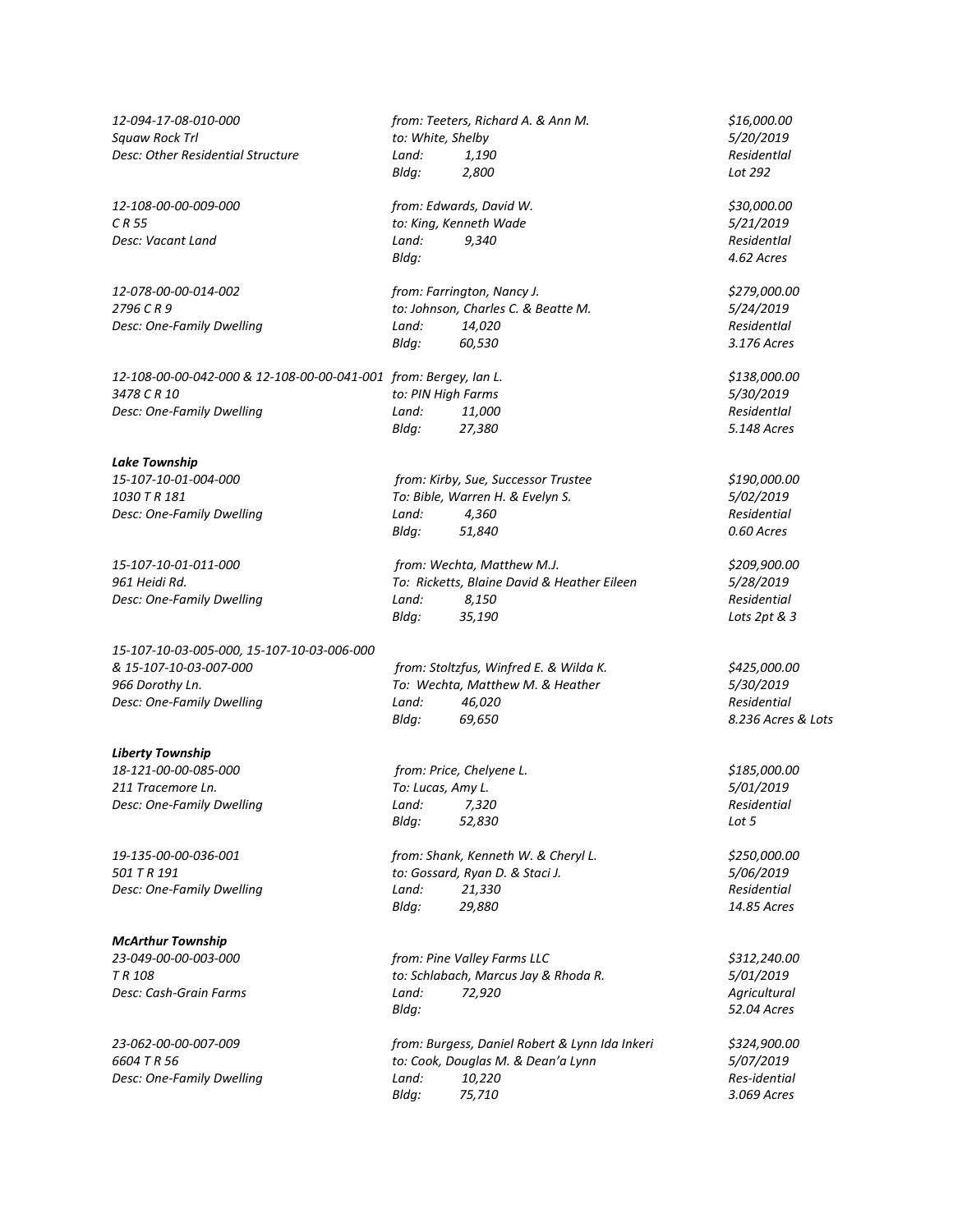*23-048-00-00-023-001 from: Dye, Gayle \$184,000.00 5367 C R 39 to: Lusby, Brittany Lynn 5/13/2019*

*Desc: One-Family Dwelling Land:*  $4,940$  *Residential Residential Residential Bldg:*  $30,810$  *Residential 0.937 Acres* 

*Bldg: 30,810 0.937 Acres*

## *Miami Township*

## *Monroe Township*

| <b>IVIUIII UL TUWIIJIIID</b>                |                                      |                                     |              |
|---------------------------------------------|--------------------------------------|-------------------------------------|--------------|
| 28-137-00-00-053-003 & 28-137-00-00-053-004 | from: US Bank Trust, NA, Trustee     |                                     | \$209,900.00 |
| 6313 C R 47                                 | To: Miller, Justin M.                |                                     | 5/01/2019    |
| Desc: One-Family Dwelling                   | Land:                                | 8.900                               | Residential  |
|                                             | Bldg:                                | 62,510                              | 1.408 Acres  |
| 30-146-00-00-029-003                        | from: Murphy, Tammy                  |                                     | \$240,000.00 |
| 9353 T R 166                                |                                      | To: Williams, Cynthia M. & Kevin P. | 5/13/2019    |
| Desc: One-Family Dwelling                   | Land:                                | 9,610                               | Residential  |
|                                             | Bldg:                                | 58,240                              | 2.566 Acres  |
| 28-125-00-00-048-002                        | from: Whitehead, Alvin R. & Janet C. |                                     | \$80,600.00  |
| 7745 T R 29                                 | To: McKay, Joel S.                   |                                     | 5/13/2019    |
| Desc: Split                                 | Land:                                | <b>XXXX</b>                         | Residential  |
|                                             | Bldg:                                | <b>XXXX</b>                         | 1.238 Acres  |
|                                             |                                      |                                     |              |

## *Perry Township*

## *Pleasant Township*

*Richland Township*

*Desc: One-Family Dwelling Land: 6,830 Residential*

| NILIIIUIIU TUWIISIIIU                                                  |                          |                |
|------------------------------------------------------------------------|--------------------------|----------------|
| 38-006-11-06-006-000 & 38-006-11-06-007-000 from: Woods, Chelsea et al | \$133,500.00             |                |
| 11238 Parker Dr.                                                       | To: Fleming, Larry et al | 5/03/2019      |
| Desc: Mobile Homes                                                     | Land:<br>6.140           | Residential    |
|                                                                        | Blda:<br>23.490          | Lots 205 & 206 |
|                                                                        |                          |                |

| 38-006-15-01-005-000, 38-006-15-01-006-000 |       |                                            |              |
|--------------------------------------------|-------|--------------------------------------------|--------------|
| & 38-006-15-01-007-000                     |       | from: Risner, Christopher S. & Bobbie J.   | \$175,000.00 |
| 16134 Buckeye Dr.                          |       | To: Skidmore, William Matthew & Marci Anne | 5/14/2019    |
| Desc: Mobile Homes                         | Land: | 6.300                                      | Residential  |
|                                            | Blda: | 38.420                                     | Lots 95-97   |
|                                            |       |                                            |              |

| 38-006-15-01-031-000, 38-006-15-01-032-000 |                              |              |
|--------------------------------------------|------------------------------|--------------|
| & 38-006-15-01-033-000                     | from: Born, Wade P & Beth E. | \$150,500.00 |
| 16107 Oak Ave.                             | To: Tillman, Darrick         | 5/13/2019    |
| Desc: One-Family Dwelling                  | 6.300<br>Land:               | Residential  |
|                                            | Blda:<br>31.850              | Lots 121-123 |
|                                            |                              |              |

| 38-006-14-04-009-000, 38-006-14-04-009-001 |                                         |                                      |                    |
|--------------------------------------------|-----------------------------------------|--------------------------------------|--------------------|
| & 38-006-14-04-010-002                     | from: Maxwell, Russell D. & Patricia A. |                                      | \$429,000.00       |
| 15808 Barnes Dr.                           |                                         | To: Lotthammer, Fred M. & Cynthia A. | 5/22/2019          |
| Desc: One-Family Dwelling                  | Land:                                   | 32.800                               | Residential        |
|                                            | Blda:                                   | 66.820                               | 0.161 Acres & Lots |

*36-022-00-00-027-001 from: Schick, Dena M. \$162,900.00 10: Chamberlin, Stephanie L. & John B. 5/29/2019*<br> *Land:* 6,830 **5/29/2019** *Residential Bldg: 34,480 1.844 Acres*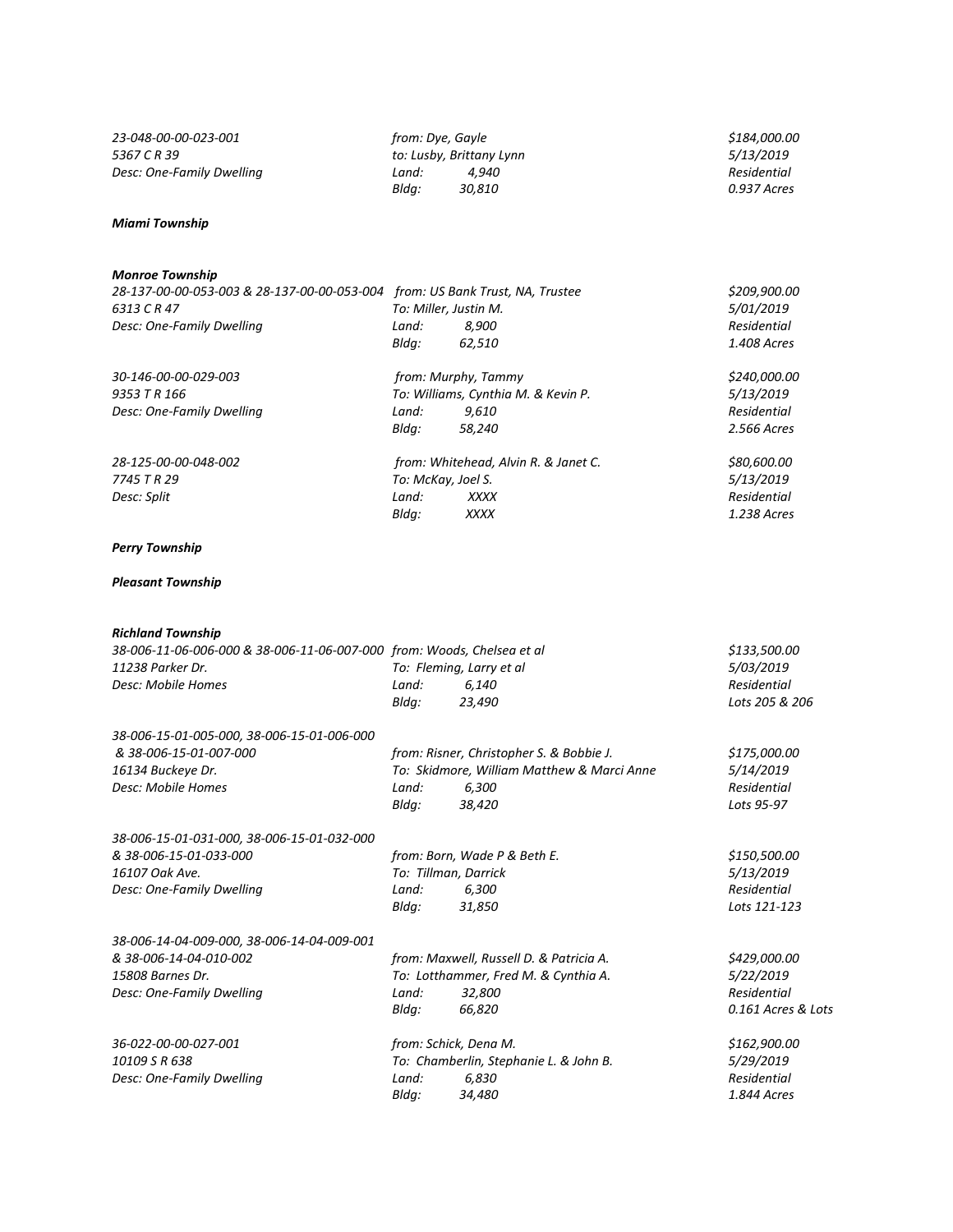| Rushcreek Township                                                                    |                              |                                          |              |
|---------------------------------------------------------------------------------------|------------------------------|------------------------------------------|--------------|
| 40-053-00-00-017-000                                                                  |                              | from: Young, Brian R. & Trinity D.       | \$247,500.00 |
| 6317 C R 20                                                                           |                              | To: Pieper, Bernadine & Michael          | 5/16/2019    |
| Desc: Cash-Grain Farm                                                                 | Land:                        | 18,640                                   | Agricultural |
|                                                                                       | Bldg:                        | 47,240                                   | 10.345 Acres |
| Stokes Township                                                                       |                              |                                          |              |
| 43-018-12-10-001-501                                                                  |                              | from: 8681 Weller Road LLC               | \$153,000.00 |
| 9539 Buckeye Dr.                                                                      |                              | To: Ryan, Michael & Sarah                | 5/02/2019    |
| Desc: Condominium                                                                     | Land:                        | 15,750                                   | Residential  |
|                                                                                       | Bldg:                        | 12,040                                   | Unit 1       |
| 43-006-00-00-008-506                                                                  |                              | from: Keifer, Bruce A                    | \$252,500.00 |
| 11270 Northlake Place                                                                 |                              | To: Sands, Jean M.                       | 5/06/2019    |
| Desc: Condominium                                                                     | Land:                        | 25,690                                   | Residential  |
|                                                                                       | Bldg:                        | 37,210                                   | Unit 6       |
| 43-018-16-02-002-000 & 43-018-16-02-002-001 from: Swigart, Ralph F. Jr., Trustee      |                              |                                          | \$309,000.00 |
| 9531 Lakeshore Dr.                                                                    |                              | To: Feldmeyer, Brian K. & Teresa A.      | 5/13/2019    |
| Desc: One-Family Dwelling                                                             | Land:                        | 66,260                                   | Residential  |
|                                                                                       | Bldg:                        | 24,160                                   | 0.032 Acres  |
| 43-018-16-07-014-508                                                                  |                              | from: Martin, Christopher D.             | \$240,501.00 |
| 10243 C R 286                                                                         |                              | To: Cromwell, Mark Gaylor & Tamara Joan  | 5/13/2019    |
| Desc: Condominium                                                                     | Land:                        | 17,500                                   | Residential  |
|                                                                                       | Bldg:                        | 30,280                                   | Unit A-8     |
| 43-006-13-05-029-015                                                                  | from: Snyder, Jack E et ux   |                                          | \$40,000.00  |
| Shoreline Dr.                                                                         | To: Hubley, Randall W. et al |                                          | 5/17/2019    |
| Desc: Other Residential Structures                                                    | Land:                        | 10,990                                   | Residential  |
|                                                                                       | Bldg:                        | 110                                      | Lot 13       |
| 43-006-17-02-006-000                                                                  |                              | from: McGrory, James & Deborah, Trustees | \$122,500.00 |
| 10904 S R 702                                                                         |                              | To: Leasure, Roger A. & Margaret A.      | 5/22/2019    |
| Desc: One-Family Dwelling                                                             | Land:                        | 3,120                                    | Residential  |
|                                                                                       | Bldg:                        | 21,130                                   | 0.05 Acres   |
| 43-005-16-22-007-000 & 43-005-16-22-006-000 from: Edler, Kristina L & Matthew Michael |                              |                                          | \$87,000.00  |
| 11153 Newland Dr.                                                                     | To: Karga, Erin              |                                          | 5/29/2019    |
| Desc: One-Family Dwelling                                                             |                              | Land: 3,720                              | Residential  |
|                                                                                       | Bldg:                        | 9,600                                    | Lots 36 & 37 |
| 43-018-12-08-030-000                                                                  |                              | from: Picciano, Timothy E. & Cynthia B.  | \$185,000.00 |
| 10448 Seminole Shore Dr.                                                              | To: Winegarner, Tracy        |                                          | 5/30/2019    |
| Desc: One-Family Dwelling                                                             | Land:                        | 5,540                                    | Residential  |
|                                                                                       | Bldg:                        | 38,990                                   | Lot 42       |
| <b>Union Township</b>                                                                 |                              |                                          |              |

*Washington Township 51-033-09-03-006-535 from: Orr, Julian D. & Kaley A. \$179,000.00 7382 Snug Harbor Dr. to: Whitman, Jeffrey A. & Gennifer S. 5/01/2019 Desc: Condominium Land: 10,500 Residential Bldg: 30,840 Unit 35 51-032-12-22-022-000 from: Cauley, Michael L et ux \$345,000.00 7497 Mingo Way to: Neimeister, John D. & Kara L. 5/13/2019*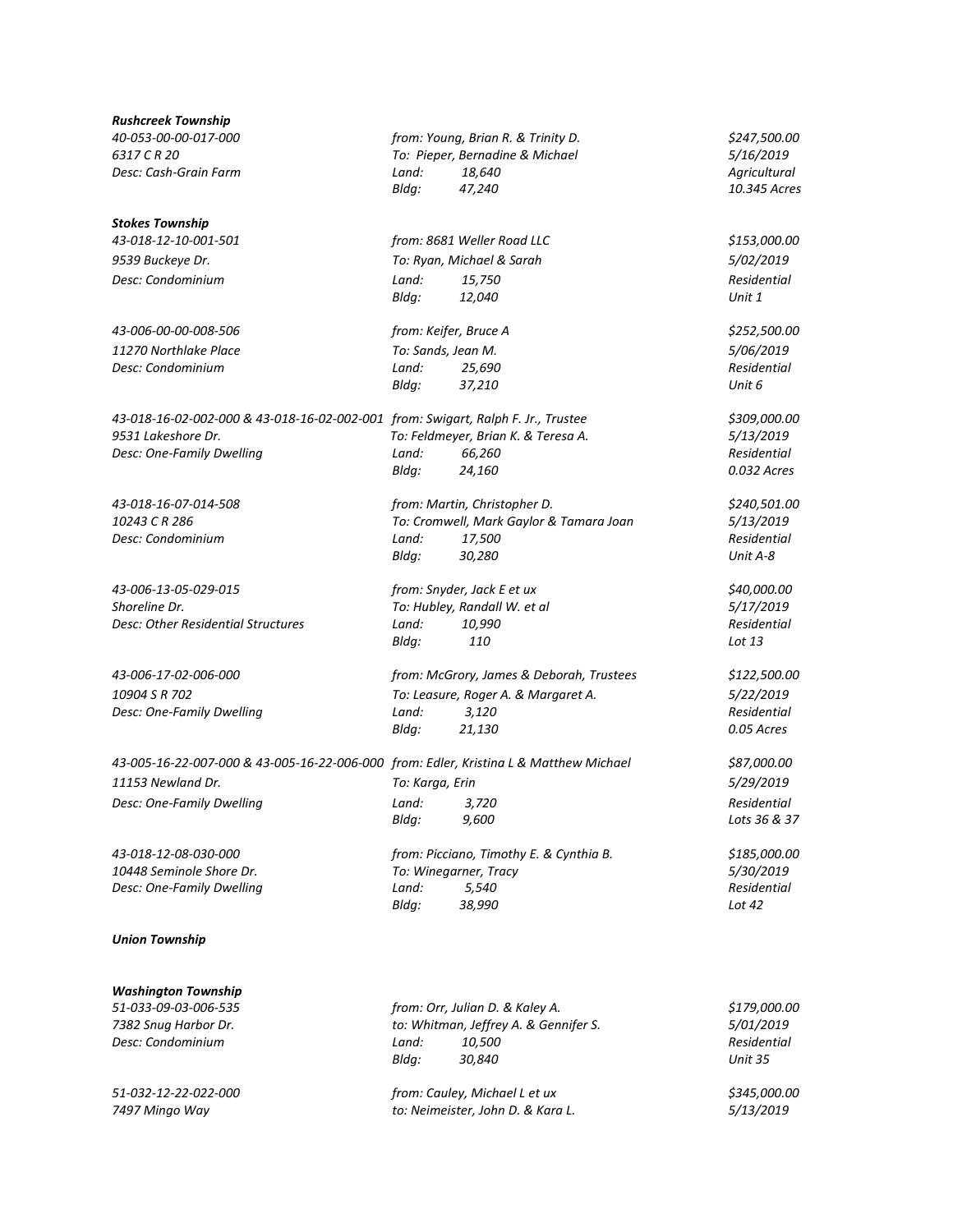*Desc: One-Family Dwelling Land: 64,260 Residential*

### *Zane Township*

### *Belle Center Corporation*

# *Bellefontaine Corporation*

*17-107-05-03-022-000 from: King, Jenny M. \$145,000.00 1152 Erie St. To: Sulich, Lisa M. 5/02/2019 Desc: One-Family Dwelling Land: 6,920 Residential*

*17-092-06-13-003-000 from: Shope, Douglas L. \$155,000.00 859 Crestview Dr. To: Mosley, Jeremy 5/06/2019*

*17-092-13-12-028-000 from: Manning, Barri J. \$115,000.00 412 Spring St. To: Elson, Eric S. 5/08/2019 Desc: One-Family Dwelling Land: 7,020 Residential*

*17-106-00-00-081-529 from: Wilson, Mabel \$80,340.00 1528 Wright St. To: Voorhies, Donna 5/13/2019*

*Bldg: 38,730 0.145 Acres*

*51-033-09-03-006-516 from: Galinari, Timothy J. & Tricia L. \$75,000.00 7481 Dunns Pond Cir to: Amick, Jeffrey L. & Diane L. 5/17/2019 Desc: Condominium Land: 10,500 Residential Bldg: 24,550 Unit 16*

*51-032-12-23-022-502 from: Deppe, Richard J. & Marilyn M. \$319,900.00 7335 Port Royale to: Biggs, Gary L. & Valerie A. 5/20/2019 Desc: Condominium Land: 35,000 Residential Bldg: 49,170 Unit 1-B*

*53-149-00-00-015-000 from: Hopkins, Marcus E & Jacqueline M \$159,999.00 8320 S R 559 to: Buxton, Fredrick C. & Sally M. 5/14/2019 Desc: One-Family Dwelling Land: 9,620 Residential Bldg: 27,360 2.352 Acres*

*39-022-06-10-004-000 from: Royer, Kristie K. & Larry \$73,000.00 303 Walnut St. To: Smith, Garrett 5/20/2019 Desc: One-Family Dwelling Land: 2,840 Residential Bldg: 13,930 0.22 Acres*

*17-092-13-07-042-533 from: Brunson, Gail O., Trustee \$175,000.00 560 Stone Bridge Blvd. To: Coder, Walter Wayne & Barbara 5/01/2019 Desc: Condominium Land: 7,000 Residential Bldg: 41,790 Unit 560*

*Bldg: 24,950 Multiple Lots*

*61-078-00-00-113-001 from: Ziessler Family Investments, LLC \$165,000.00 1883 S R 540 To: 3-D Development, LLC 5/06/2019 Desc: Cash-Grain Farm Land: 11,550 Agricultural Bldg: 9.644 Acres*

*Desc: One-Family Dwelling Land: 7,440 Residential Bldg: 32,050 Lot 4169*

*Bldg: 14,880 Part Lot 131*

*17-106-08-16-012-000 from: Lenhart, Tyrone L. \$45,000.00 132 Richard Ave. To: Carpio, Arisleida Sanchez 5/09/2019 Desc: One-Family Dwelling Land: 6,660 Residential Bldg: 15,430 Lots 2673 & 2674*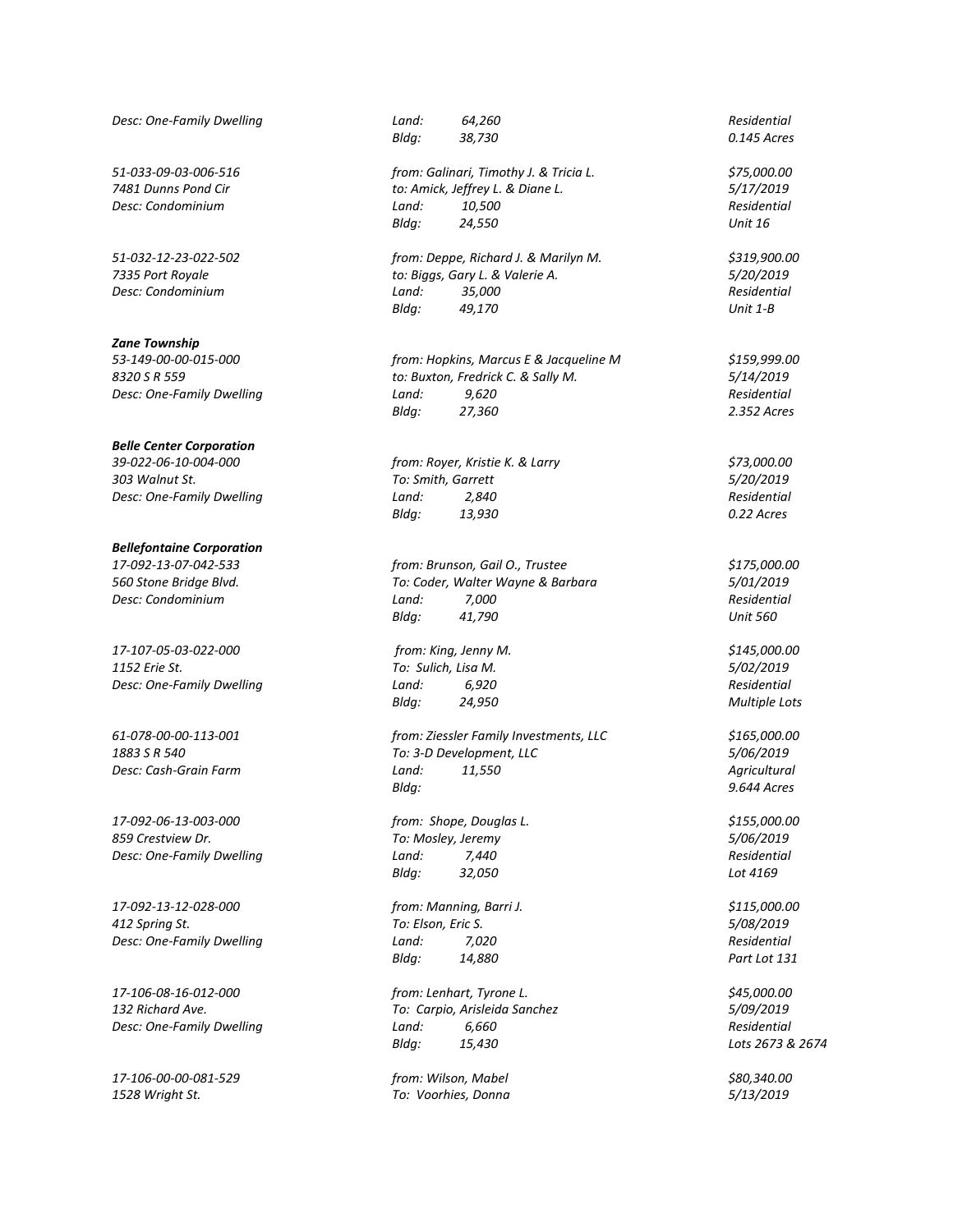*Desc: Condominium Land: 3,410 Residential*

*17-092-14-02-006-000 from: Stratton, Monte A. \$105,000.00 161 Terrence Dr. To: Mendieta, Jericho 5/14/2019 Desc: One-Family Dwelling Land: 7,790 Residential*

*17-091-11-08-016-000 from: Hess, David E. II \$3,000.00 417 W. Brown Ave. To: Bayless, William 5/14/2019 Desc: Vacant Land Land: 1,690 Residential*

*17-091-20-07-040-000 from: Bryan, Dustin G. \$43,000.00 128 Washington Ave. To: Snapp, Thomas S. 5/20/2019 Desc: One-Family Dwelling Land: 6,110 Residential*

*17-107-05-05-006-000 from: Brugler, Robert L. \$124,000.00 1316 Superior St. To: Valencia, Archie 5/20/2019 Desc: One-Family Dwelling Land: 7,250 Residential*

*17-091-20-03-006-000 from: Logan Properties LLC \$85,000.00*

*17-092-05-14-005-000 from: Wilt, Diana L. \$127,500.00 332 Seminole Rd. To: High, Sarah E. 5/21/2019*

*17-092-13-16-015-000, 17-092-13-16-016-000 & 17-092-13-16-017-000 from: Hubbs, Ronald & Linda \$165,000.00 601 Parkwood Dr. To: Stewart, Connor M. & Madison P. 5/21/2019 Desc: One-Family Dwelling Land: 16,620 Residential*

*Bldg: 19,400 Unit 125*

*Bldg: 17,550 Lot 4134*

*Bldg: Lot 1118*

*17-092-06-11-012-000 from: Lusby, Brittany Lynn et al \$179,000.00 509 Hilltop Dr. To: Martin, Tyler J. 5/15/2019 Desc: One-Family Dwelling Land: 9,190 Residential Bldg: 37,640 Lots 4227pt & 4305*

*17-092-14-02-014-000 from: Geboy, Janice B. \$135,000.00 269 Terrence Dr. To: Feasel, Allison Nicholle 5/16/2019 Desc: One-Family Dwelling Land: 8,090 Residential Bldg: 25,530 Lot 4107*

*17-092-13-07-010-000 from: Mitchell, Clinton J. et al \$13,000.00 Cooper Ave. To: Arthur, Vaughn M. & Kimberly S. 5/16/2019 Desc: Vacant Land Land: 5,130 Residential Bldg: Lots 1735 & 1736*

*Bldg: 16,040 0.37 Acres*

*Bldg: 25,220 Lot 3955*

*717 S. Detroit St. To: Hurley, Dylan J. 5/20/2019 Desc: One-Family Dwelling Land: 3,360 Residential Bldg: 16,680 Part Lot 1240-1241*

*Desc: One-Family Dwelling Land: 5,870 Residential Bldg: 26,200 Lot 2993*

*Bldg: 38,390 Lots 4242-4244*

*17-092-10-09-003-000 from: Godwin, John Paul & Jeffrey Lynn \$135,000.00 225 Meadowbrook Ln. To: Rausch, Arthur & Ruth 5/22/2019 Desc: One-Family Dwelling Land: 9,510 Residential Bldg: 20,800 Lot 4050*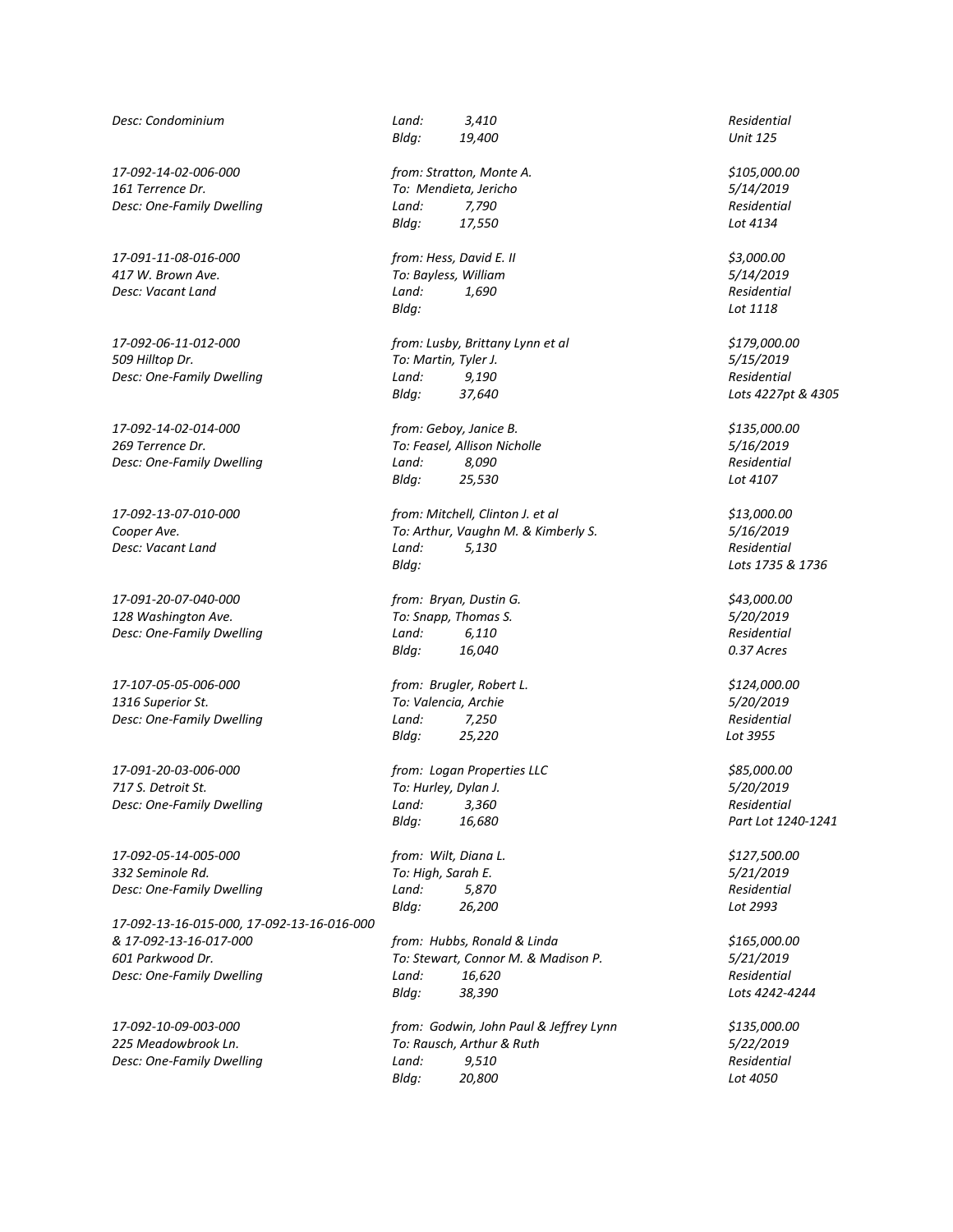*17-091-20-07-026-000 from: Grant, Cheri E. \$97,900.00 310 Washington Ave. To: Hohman, Isaac J. 5/23/2019 Desc: One-Family Dwelling Land: 4,910 Residential*

*17-091-08-17-012-000 from: Kelly, Austin J. \$119,000.00 532 N. Madriver St. To: Gross, Hannah 5/23/2019 Desc: One-Family Dwelling Land: 4,920 Residential*

*17-091-11-01-005-000 from: Chappell, Russell G. \$30,000.00*

*17-092-10-08-009-000 from: Brown, Jacob M. \$219,000.00 215 Shady Lane Dr. To: Kegg, Heather 5/28/2019 Desc: One-Family Dwelling Land: 10,460 Residential*

*17-091-07-13-007-000 & 17-091-07-13-001-000 from: Brown, Harold C. \$6,000.00 740 Euclid To: MC Residential, LLC 5/28/2019 Desc: Vacant Land Land: 1,490 Residential*

*17-092-10-06-001-000 from: Ramsey, Jeffrey A. & Kimi S. \$130,000.00*

*17-092-09-16-001-000 from: Hurley, Nancy S. \$179,500.00 300 E. Sandusky Ave. To: Masters, Deidra A. 5/29/2019 Desc: One-Family Dwelling Land: 8,200 Residential*

*17-091-16-12-002-000, 17-091-16-12-003-000 17-091-16-12-004-000 & 17-091-16-12-005-000 from: Ginn, Angela K. \$125,000.00 423 S. Main St. To: Levan Investments, LLC 5/31/2019*

*17-106-08-23-003-000 from: BBT Investments LLC \$85,000.00*

*17-091-16-15-022-000 from: Walsh, Susan C. \$107,500.00 520 Hamilton St. To: Webber, Danielle 5/31/2019 Desc: One-Family Dwelling Land: 3,400 Residential*

*DeGraff Corporation*

*Bldg: 18,620 0.17 Acres*

*Bldg: 24,200 Lots 1168 & 1169pt*

*828 Garfield Ave. To: Patel, Vaibhavkumar R. 5/24/2019 Desc: One-Family Dwelling Land: 3,050 Residential Bldg: 8,640 Lots 1096 & 1097*

*17-092-10-08-027-003 from: Axline, Robert C. & Edith M. \$275,000.00 205 Ashbrook Dr. To: Latimer, Zachary P. & Cara E. 5/28/2019 Desc: One-Family Dwelling Land: 10,500 Residential Bldg: 70,870 Lot 4733*

*Bldg: 53,580 Lot 4335*

*Bldg: Pt Lots 1772, 2157*

*500 Woodland Dr. To: Bach, Wesley D. & Jennifer E. 5/28/2019 Desc: One-Family Dwelling Land: 6,610 Residential Bldg: 24,040 Lot 3926*

*Bldg: 30,030 0.29 Acres*

*Desc: Other Commercial Structures Land: 40,530 Commercial Bldg: 2,290 Multiple Lots*

*308 Wren Ave. To: SAH Investments Ltd. 5/31/2019 Desc: One-Family Dwelling Land: 5,720 Residential Bldg: 16,090 Lot 3783*

*Bldg: 15,780 Lot 2195*

*26-117-11-06-009-000 from: Williams, Joseph P. & Sandra G. \$147,000.00*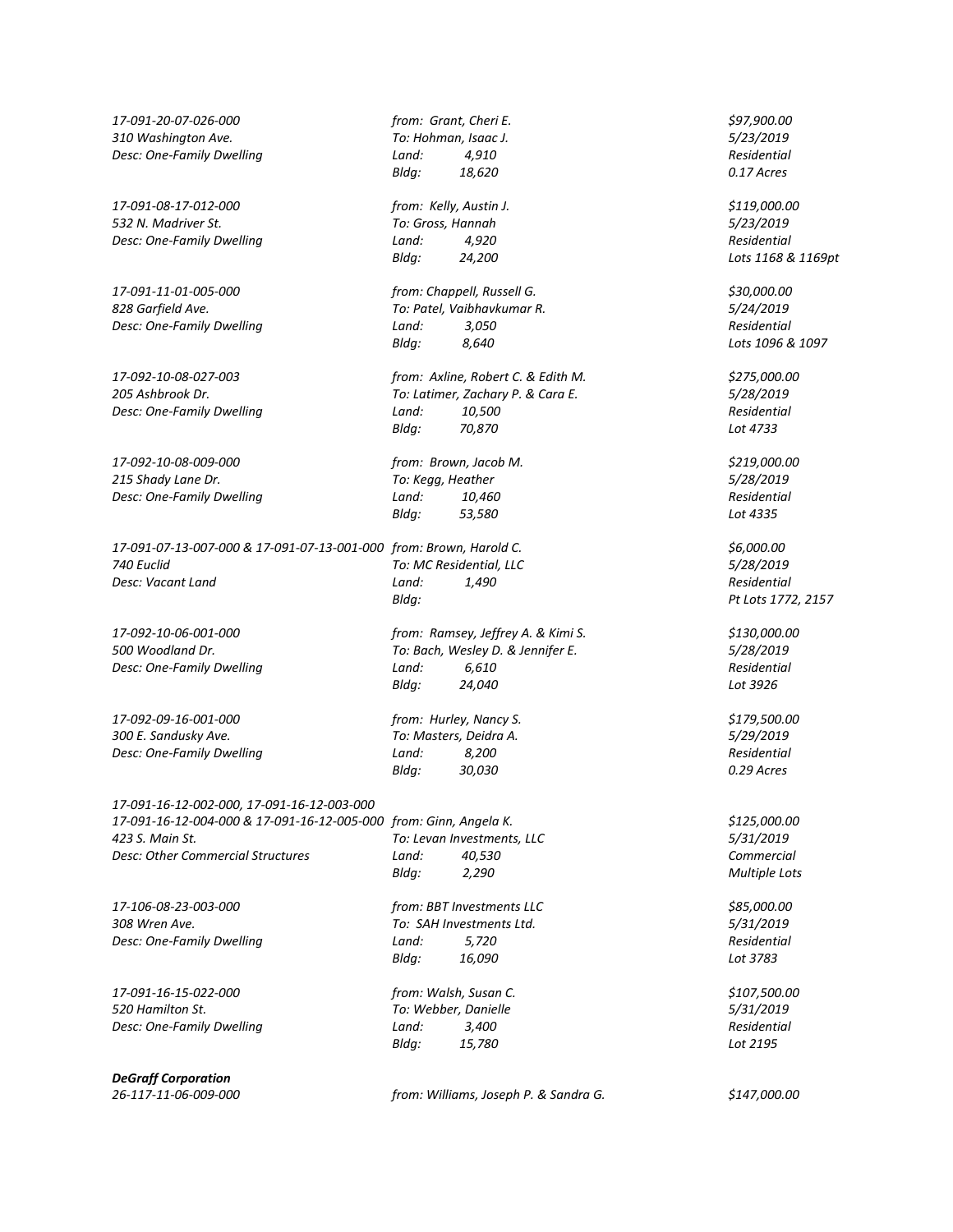*26-117-07-03-003-000, 26-117-07-03-004-000 228 Ellis St. To: Ropp, Michael L. & Kathleen 5/28/2019 Desc: One-Family Dwelling Residential Land:* 7,330

*Huntsville Corporation*

*24-048-11-08-009-000 from: Altick, Allysia \$3,000.00 6782 Willoby St. To: Varian, Heather 5/02/2019 Desc: Other Residential Structures* 

## *Lakeview Corporation*

*11695 C R 87 to: Shurelds, Yaxaira A. 5/06/2019 Desc: One-Family Dwelling Land: 4,800 Residential*

**Desc: One-Family Dwelling Canallel** *Land:* **Land:** 

*Quincy Corporation*

*320 Miami St. To: Oliver, Brogan P. 5/22/2019 Desc: One-Family Dwelling Land: 3,840 Residential*

*27-116-13-01-001-000, 27-116-13-01-002-000 & 27-116-13-03-001-000 from: Davis, Howard Keith & Debra L. \$15,000.00 Desc: Vacant Land Residential Land:**Residential**Residential**Residential**Residential**Residential**Residential**Residential**Residential**Residential**Residential**Residential**Residential**Residen* 

*509 S. Main St. To: Ehresmann, Kyle & Alyssa 5/13/2019 Desc: One-Family Dwelling Land: 5,270 Residential Bldg: 23,360 0.470 Acres*

> *& 26-117-07-03-005-000 from: Hall, Nancy E et al \$40,000.00 Bldg: 18,550 Part Lots 5 & 6*

*Bldg: 270 0.20 Acres*

*24-048-16-04-002-000 from: Leasure, Roger A. & Margaret A. \$116,500.00 6370 Towne St. To: Thompson, Brandon 5/09/2019 Desc: One-Family Dwelling Land:* 5,470 *Residential Residential Residential Residential Residential Residential Residential Residential Residential Residential Residential Residential Residenti Bldg: 25,790 Lot 144*

*24-048-16-04-015-000 from: Carnes, Harry B. & Cynthia Jane \$13,000.00 Christine St. To: Bush, Jordan Phillip 5/10/2019 Desc: Vacant Lot Land: 6,940 Residential Bldg: Lots 123 & 124*

*47-017-00-00-018-001 from: Whitsel, Kyleigh J. \$170,000.00 Bldg: 31,170 0.337 Acres*

*47-017-14-05-004-000 from: Schnipke, Eric S. et al \$16,000.00 555 Oak St. to: Hadding, Jaden & Jody 5/07/2019 Desc: One-Family Dwelling Land: 1,130 Residential Bldg: 5,220 Lot 252*

*47-017-17-01-001-013 from: Mangette, Thomas R. et al \$198,000.00 Parkland Dr. to: Woodland Park LLC 5/08/2019 Desc: One-Family Dwelling Land: 16,910 Residential Bldg: 55,750 Lot 665*

*47-017-18-09-020-000 from: Postle, Ronal & Teresa A. \$75,000.00 185 E. Harrison St. to: Lensman, Sierra D. 5/22/2019 Bldg: 11,750 Lot 33*

> *27-115-20-01-014-000 from: Briggs, Mary M. \$55,000.00 Bldg: 13,810 Lots 288 & 229pt*

> *S R 235 To: D & J Investments, LLC 5/31/2019 Bldg: 1,390 0.27 Acres & Lots*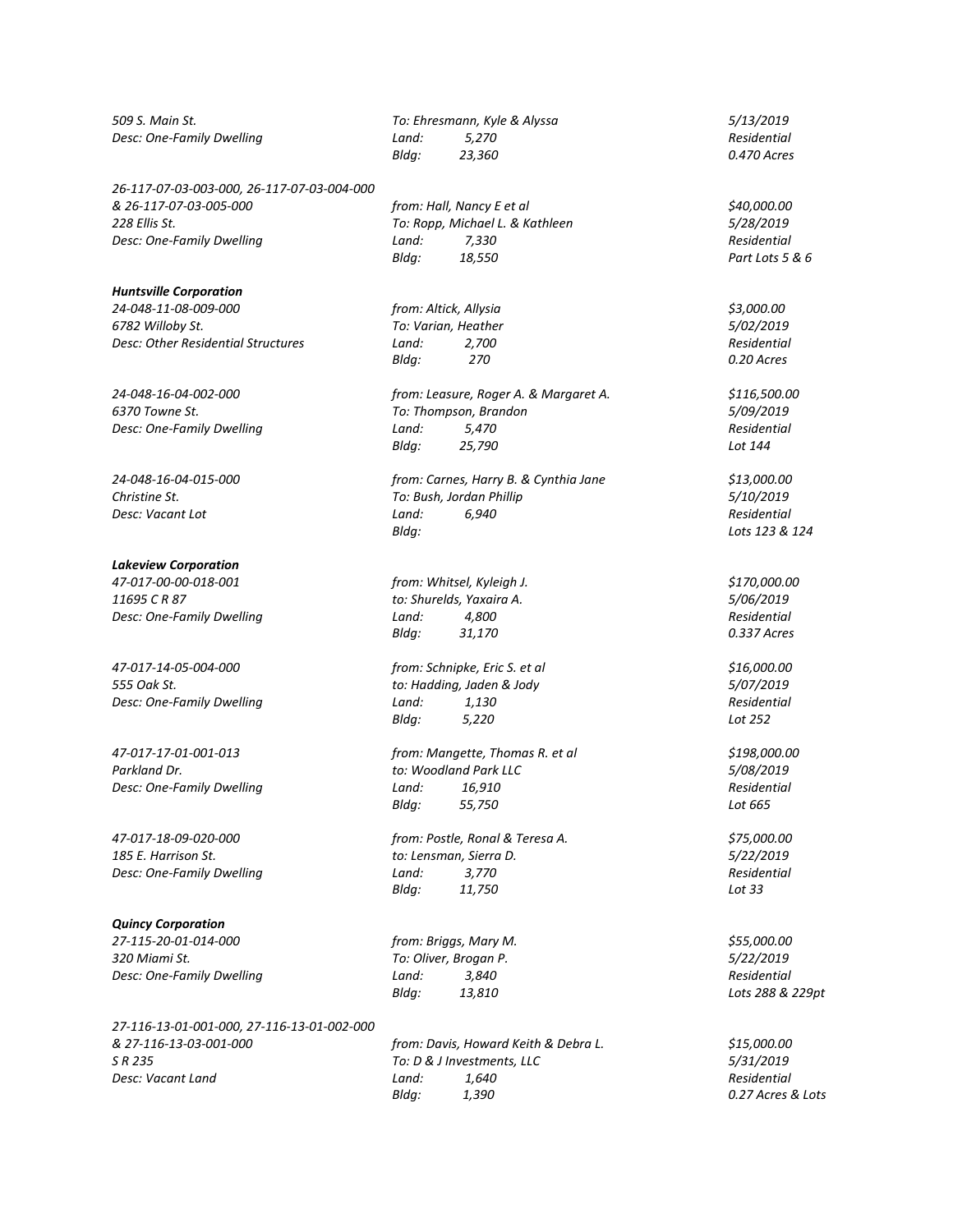### *Ridgeway Corporation*

#### *Rushsylvania Corporation*

## *Valley Hi Corporation*

*20-144-12-03-007-000 & 20-144-12-03-008-000 from: Williams, Kevin P. \$159,900.00*

*Desc: Other Commercial Housing Land: 2,520* 

| <b>Russells Point Corporation</b>  |                                       |                    |
|------------------------------------|---------------------------------------|--------------------|
| 52-032-13-09-005-000               | from: Freyhof, Josef B & Brandy Kay   | \$114,000.00       |
| 340 Elliot Rd.                     | to: Vielma, Nina R.                   | 5/06/2019          |
| Desc: One-Family Dwelling          | Land:<br>5,870                        | Residential        |
|                                    | Bldg:<br>20,240                       | 0.27 Acres         |
| 52-032-09-07-002-561               | from: Bob Rigel Inc.                  | \$133,500.00       |
| 129 Chase Ave.                     | to: Callicoat, Gary & Shelley         | 5/13/2019          |
| Desc: Condominium                  | 18,900<br>Land:                       | Residential        |
|                                    | Bldg:<br>12,880                       | Unit 12-3-L        |
| 52-032-05-11-022-000               | from: Caserta, David, Trustee         | \$20,000.00        |
| S R 366                            | to: Golding, Anthony R. & Patricia S. | 5/13/2019          |
| Desc: Other Residential Structures | Land:<br>1,680                        | Residential        |
|                                    | Bldg:<br>380                          | Lot 1257           |
| 52-032-09-13-012-000               | from: Treboni, Danielle E.            | \$69,900.00        |
| 243 Park Ave.                      | to: Stimmel, Miranda E.               | 5/22/2019          |
| Desc: One-Family Dwelling          | 3,980<br>Land:                        | Residential        |
|                                    | Bldg:<br>18,340                       | Lot 406            |
| 52-032-05-12-008-507               | from: Tom, Kyle Robert II             | \$139,900.00       |
| 135 Brads Way                      | to: Wheeler, Stuart N. & Diane S.     | 5/31/2019          |
| Desc: Condominium                  | 17,500<br>Land:                       | <b>Residential</b> |
|                                    | Bldg:<br>24,240                       | Unit 7             |
| <b>Valley Hi Corporation</b>       |                                       |                    |
| <b>West Liberty Corporation</b>    |                                       |                    |
| 20-144-11-02-002-000               | from: Stidham, Andrew T.              | \$40,000.00        |
| 138 Columbus St.                   | to: Brown, Marvin W.                  | 5/09/2019          |
| Desc: Mobile Home                  | Land:<br>7,270                        | <b>Residential</b> |
|                                    | Bldg:<br>4,790                        | Lot 138            |
| 20-144-16-01-005-000               | from: Stoll, Bobby & Aimee            | \$137,000.00       |
| 244 Miller St.                     | to: Piatt, Coleton J.                 | 5/09/2019          |
| Desc: One-Family Dwelling          | Land:<br>7,270                        | Residential        |
|                                    | Bldg:<br>24,990                       | Lot 448            |
| 20-145-09-03-004-000               | from: Taro Properties LLC             | \$315,000.00       |
| 400 Pickrelltown Rd.               | to: James, David L. et al             | 5/13/2019          |
| Desc: Apartments                   | Land:<br>11,550                       | Commercial         |
|                                    | Bldg:<br>69,300                       | Multiple Lots      |
|                                    |                                       |                    |

*116 E. Newell St. to: Shepherd, Robert & Elisabeth 5/13/2019 Desc: One-Family Dwelling Land: 8,040 Residential Bldg: 21,780 Part Lots 24 & 25*

*20-144-12-12-013-000 from: Yoder, Wilfred E. & Hilda J. \$24,500.00 112 Baird St. to: Boger, Angela et al 5/20/2019 Bldg: 5,280 Part Lot 6*